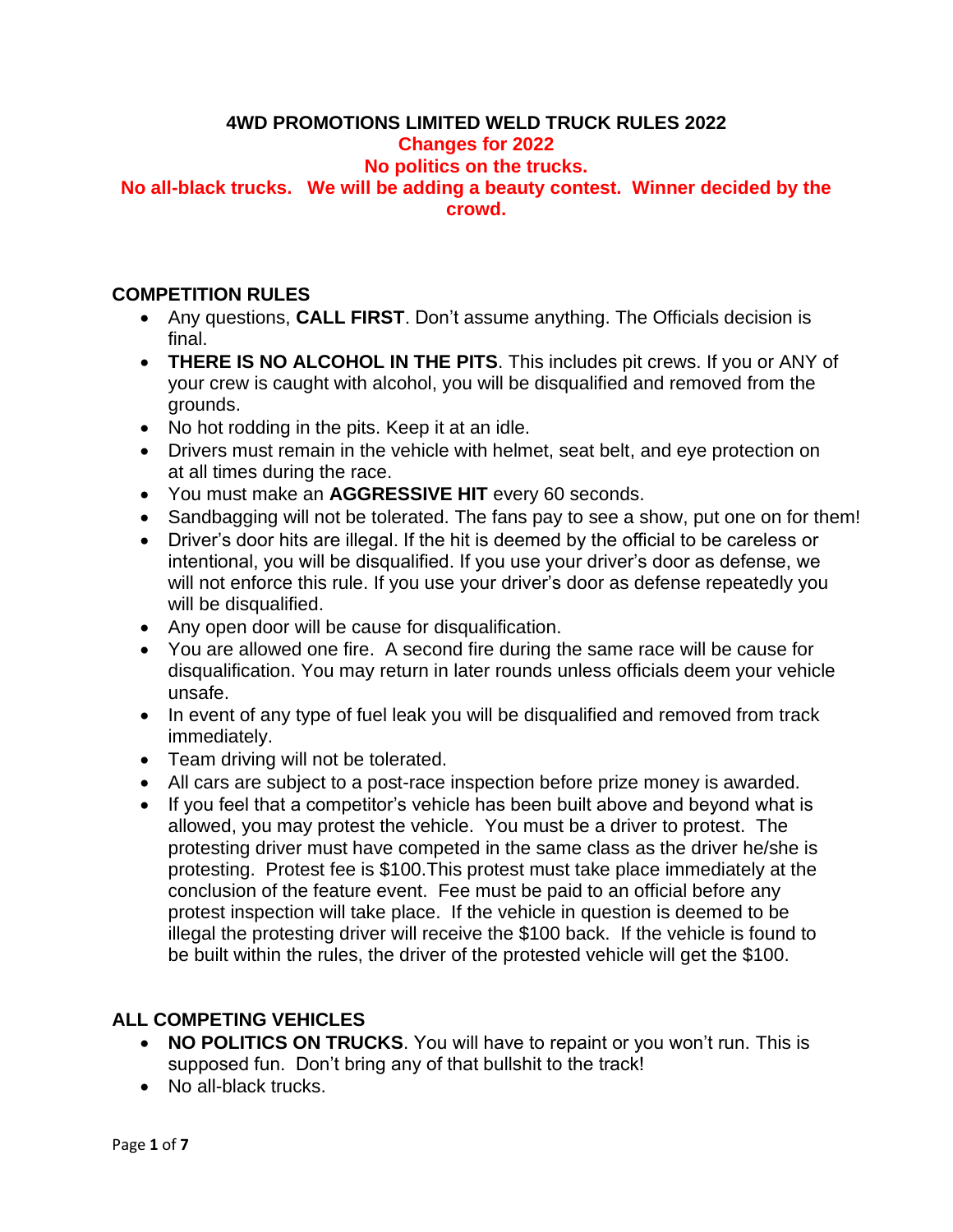- All vehicles **MUST** have approved seat belts. Track officials will be checking to make sure driver is properly secured before entering track
- All vehicles **MUST** demonstrate the ability to stop at all times. If your brakes don't work you will not compete.
- All vehicles **MUST** have a roof sign, Minimum 15" x 15", Maximum 24" x 24", contrasting colors.
- **NO PAINTING, BUFFING, OILING OR UNDERCOATING OF FRAMES. THESE CARS WILL NOT BE INSPECTED OR ALLOWED TO COMPETE.**
- **NO PROFANITY OR OBSCENE PICTURES ALLOWED.**
- **ALL GLASS, CHROME, MIRRORS, MOLDINGS, LOOSE TRIM, SEATS, ECT. MUST BE REMOVED BEFORE ARRIVAL AT THE RACETRACK. IF IT CAN FALL OFF, TAKE IT OFF!**

### **POST RACE REPAIRS (IF RUNNING HEATS)**

- Unlimited #9 wire
- All cars will be re-inspected prior to feature

These rules are basic and easy to follow. If you don't see it in the rules then don't do it. If you have questions call/text/email. [4WDINSPECTION@GMAIL.COM](mailto:4WDINSPECTION@GMAIL.COM) 847-665-9887

## **TRUCKS**

½ ton and ¾ ton trucks and SUV's only. Four-wheel drive trucks are allowed but the front drive shaft **MUST** be removed. No 1 ton, utility beds, flat beds, or dual wheels are allowed.

- Trucks should remain looking like trucks. Bed sides must remain in the stock position. Suburban's may not be sedagoned.
- **NO BODY SHAPING/CREASING**
- Pre-ran trucks will be allowed. Contact an official if your truck doesn't meet these guidelines.

### **BATTERIES**

- Any 2 automotive batteries are allowed. They must be relocated to the passenger compartment, and securely fastened and covered.
- You may use aftermarket or homemade battery box. These may not strengthen the truck in any way.

### **RADIATORS**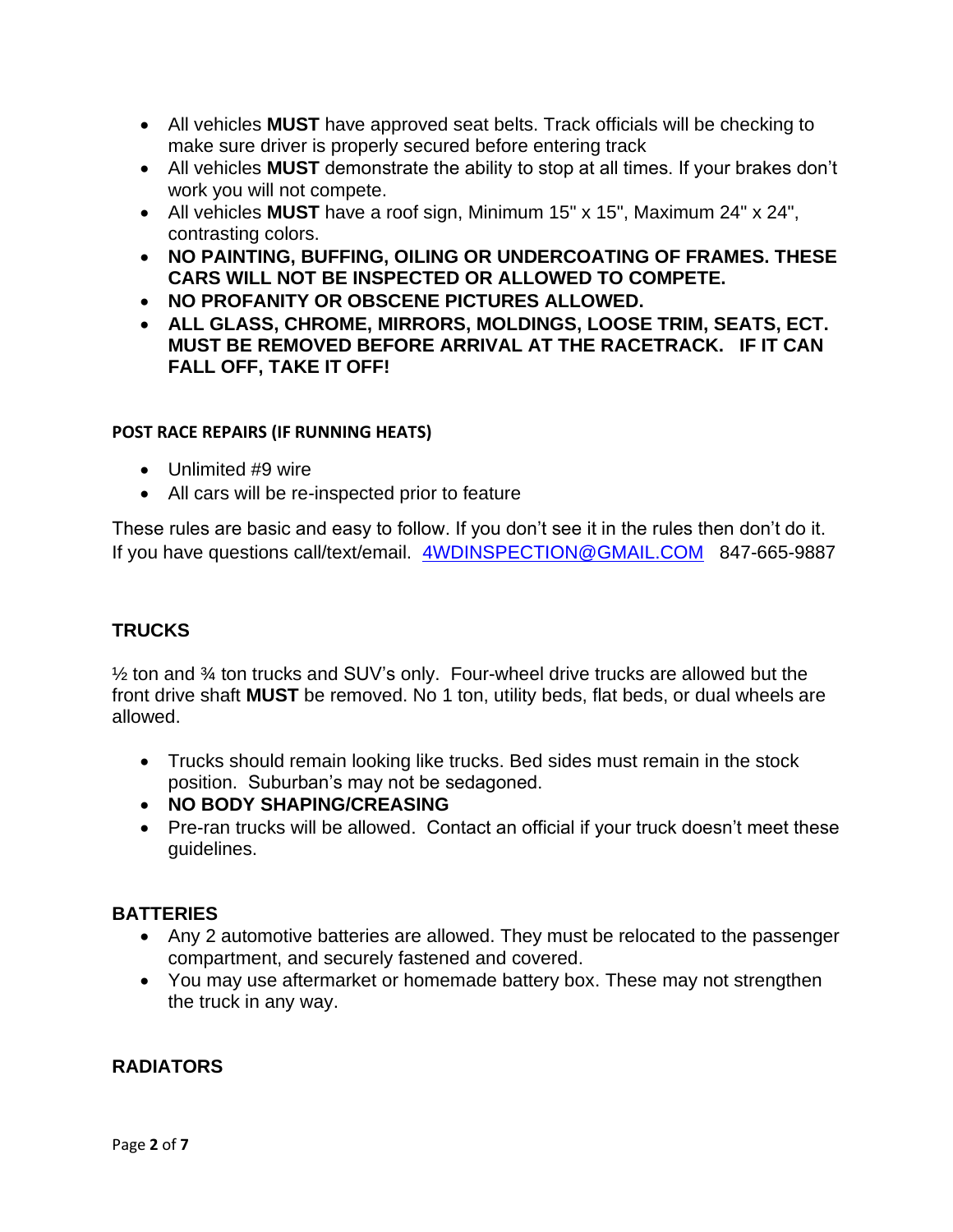- Any automotive radiator may be used but **MUST** be mounted in stock position. You may compete without a radiator. If you choose to run without, you must run on water in engine block only.
- **NO RESERVE TANKS OR RADIBARRELS ARE ALLOWED**
- You may add 1 piece of 1/8inch thick expanded metal to the core support in front of radiator. Nothing excessive. May only be on the front side of the radiator. It may be welded or bolted in. You may use six, 1-inch max welds or six, 3/8-inch max bolts with twelve 3/8-inch max washers to fasten. These may be attached to the core support only.
- **NO FULL RADIATOR ENCLOSERS OR FRAMES ALLOWED**

## **ENGINE**

- You may run any motor in any vehicle.
- Must be mounted with stock factory rubber mounts.
- Engine mounts may be welded in.
- You may add 6x6x1/2inch max plate to mount engine. 1 per side
- Number 1 spark plug must be in line with or in front of upper ball joint.
- For trucks with no engine crossmember you may weld a box off the frame to support the engine. These may not act as kicker or extra reinforcement.
- You may run an engine cradle. Must be bolted to stock motor mounts. No pulley protectors allowed.

## **TRANSMISSIONS**

- You may run any transmission in any vehicle. Trans must be in a stock case. No aftermarket bellhousings or trans tails allowed.
- You may use an aftermarket trans crossmember. 2x2x1/4 tube max
- You may relocate the trans cross member.
- Crossmember may be relocated using 2x4x1/4 thick angle welded **OR** bolted to side of frame. If bolting, you may use two 3/4in max bolts per side to attach angle to frame.
- You may use one bolt 3/4in max to bolt crossmember to the angle **OR** the crossmember may be welded to the angle
- You may strap or chain your trans to the crossmember. These **MAY NOT**  strengthen vehicle in any way.
- Aftermarket shifters allowed. **MAY NOT** strengthen vehicle in any way.
- Trans coolers are allowed. **MAY NOT** strengthen vehicle in any way.
- **NO PROTECTORS OF ANY KIND ALLOWED ON TRANMISSION**

## **FUELTANKS**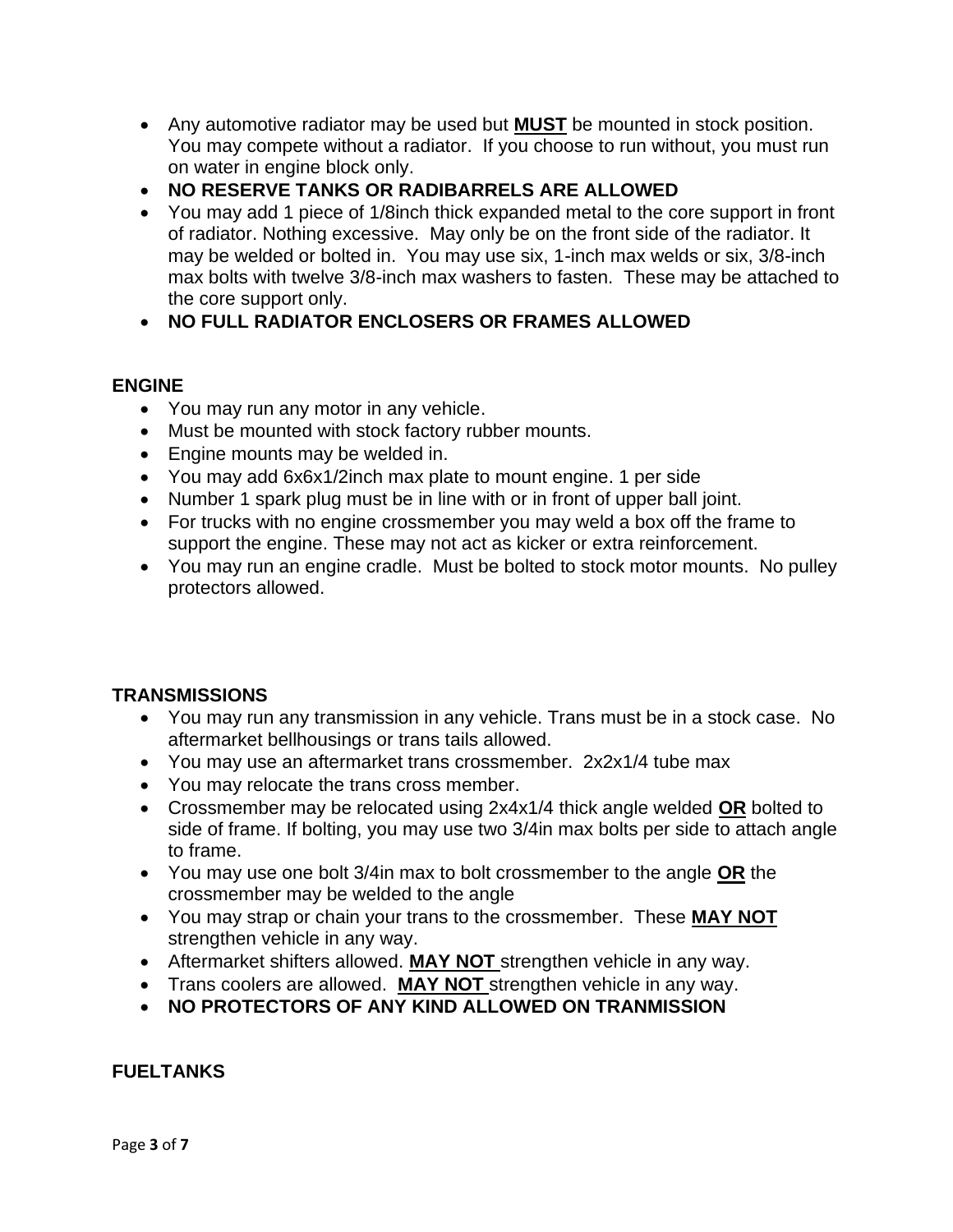- You **MUST** have fuel tank relocated from stock position to front of bed or passenger compartment.
- Must be mounted in front of rear axle.
- Aftermarket fuel tanks are recommended.
- Tanks must be securely fastened.
- Tanks may be fastened to floor sheet metal or cage.
- Tanks **MAY NOT** strengthen vehicle in any way.
- All tanks must have a secure cap.
- All fuel lines must be covered to protect from punctures.
- Metal or braided lines recommended.
- Fuel tanks will be allowed a protector. Must be at least 6inches from any sheet metal (see section on cages)
- **ELECTRIC FUEL PUMPS** of any kind must have a shut off switch that is clearly marked. In case of an emergency the switch must be easily accessible from outside the vehicle.
- Fuel system must be safe. Inspectors have final discretion

#### **REARENDS**

- ANY stock  $\frac{1}{2}$  ton,  $\frac{3}{4}$  ton, or passenger car rear end (8 lug or less)
- Gears may be welded
- Mounts must be stock. You may weld on factory mounts to any rear end (IE. Chevy to dodge/ford/etc.)
- You may weld leaf spring perches onto rear end.
- No other welding on rear ends. (Do not weld tubes to center section)
- Pinion Brakes are allowed.
- **NO BRACING OF ANY KIND ON REAR END**

### **DRIVESHAFTS**

- Aftermarket or homemade driveshafts allowed
- Sliders allowed

### **FRONT SUSPENSION/STEERING**

- Stock front suspension for that year/make/model only (NO STRAIGHT AXLE OR LEAF CONVERSIONS)
- No reinforcing of suspension parts
- You may weld **OR** bolt down a-arms. **NOT BOTH** 1x6x1/8inch max strap. 2 per side. If bolting you may use 1inch max bolt. One per side. Bolt may not be welded to frame in any way.
- All steering components must be stock with the exception of the column.
- Aftermarket steering columns will be allowed.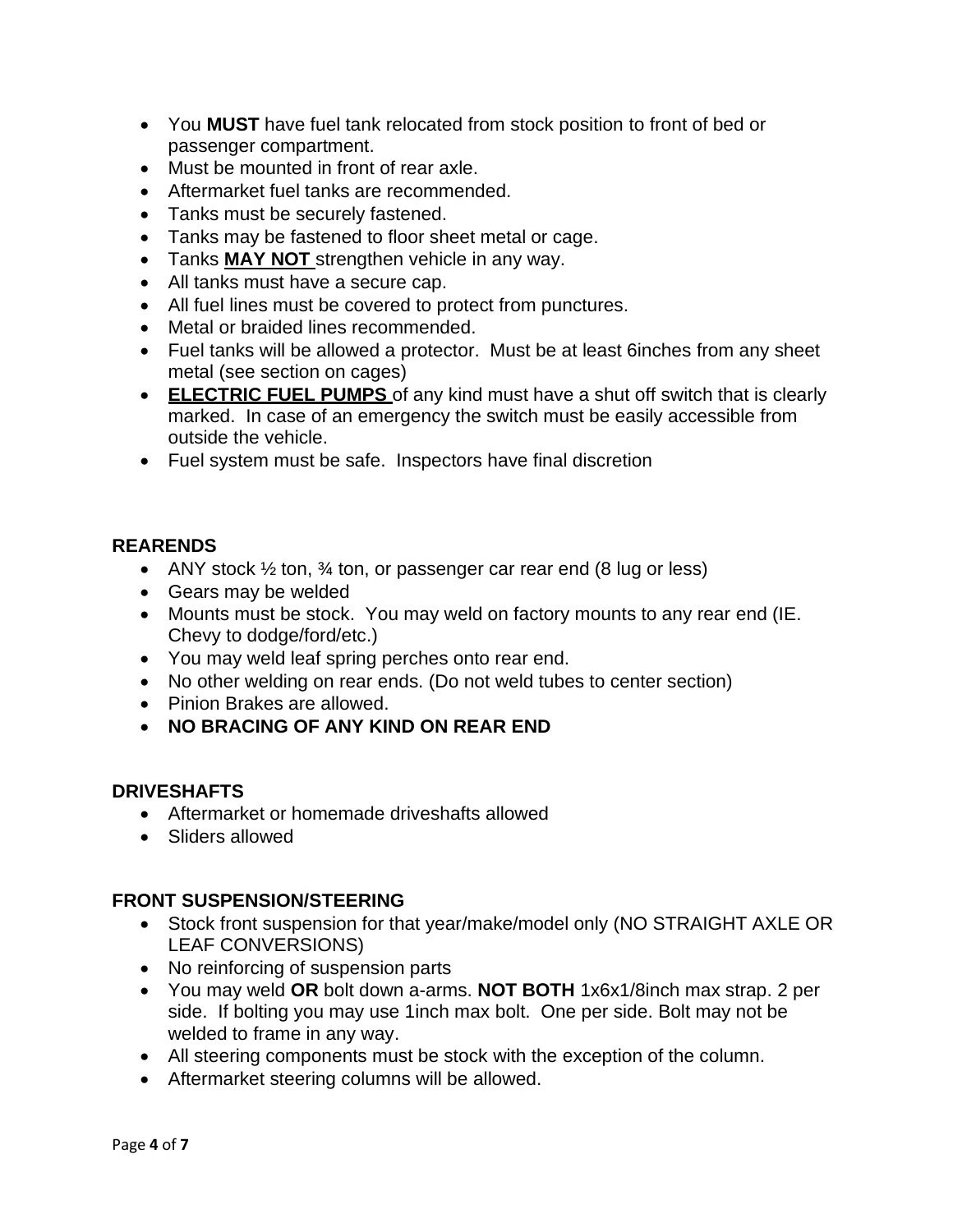- Stock tie-rods may be reinforced. You may use 1x1x1/4inch angle **OR** 1/2inch rebar. No aftermarket or homemade rods or ends.
- You may remove the rag joint. You may bolt stock components back together with (2) 3/8inch max bolts.

## **REAR SUSPENSION**

- Leaf spring vehicles must use stock springs for the year/make /model.
- Leaf spring vehicles may add 3 loops of #9 wire in 4 places on each spring.
- No other homemade spring clamps allowed
- No adding leaves.
- Coil spring vehicles may change rear coils; however, you must use rear springs. **NO FRONT SPRINGS IN THE REAR**
- You may add 4 max store-bought twist in spring spacers per spring to coil springs
- You may use #9 wire to hold the springs in. Wire may go from top coil to frame and bottom coil to rear end. Nothing excessive.
- You may change lower control arms; however, stock arms only. No reinforcing. No shortening.

## **FRAME**

- ANYTHING CAN BE REMOVED. NOTHING CAN BE ADDED UNLESS **SPECIFIED**
- Frames are to remain factory original. No welding, bolting, or adding any substance/material to frames
- All frames will remain unpainted/undercoated
- No boxing of frames allowed
- No pinning of frames in any way. Only crossmember angle and stock components may be bolted through frames in stock locations
- All trailer hitch components must be removed
- You may add 4loops #9 wire or chain 3/8max between rear frame rails to keep rails together. **CHAIN MAY NOT BE WELDED**
- **NO CONTURING OR SHAPING OF FRAME IN ANY WAY**
- Rust repairs will be dealt with on a case by case basis. Contact an official before adding any patches.

## **BODY**

- You will be allowed to replace all body bolts.
- The front two can be 1" max. These may go through the core support and hood. (5) 1inch max store-bought washers and (5) 1inch max nuts per rod. (1) 5x5x1/4inch plate per core support rod.
- **ALL CHANGED BODY BOLTS MUST REMAIN INSIDE OF FRAME**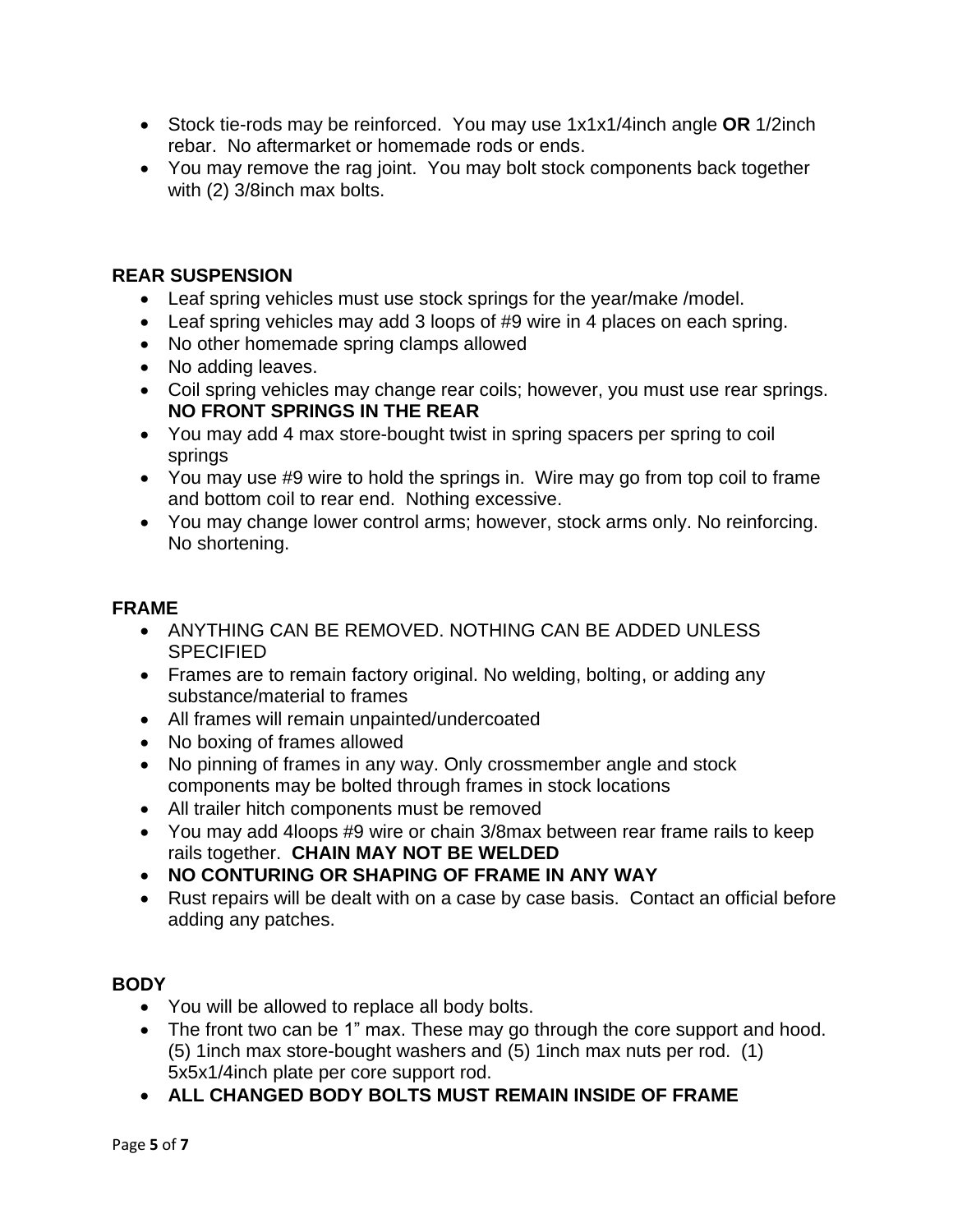- On pickups you may bolt the bed to the cab in 4 places. (4) 3/4inch max bolts. (1) nut per bolt. (2) washers per bolt. (2) 5x5x1/4inch plates per bolt.
- No welding cab to bed.
- Vertical door and tailgate seams may be welded or wired. 6 inches max of weld per seam. Drivers door may be welded 12 inches max per vertical seam. You may use strapping. 1/8inch x 2inch max.
- If you choose not to weld you may use #9 wire or chain to secure doors and tailgate. Vertical seams only. 4 spots per vertical seam max. 3 loops of wire max, each spot. 1 loop 3/8 chain max, each spot. None may go around the cage in any way.
- If you are using wire you may weld 1inch max store-bought washers to doors/fenders. 8 washers max per seam. (4) 1/2inch welds per washer.
- You may run with the windshield intact.
- If you remove the windshield you must have at least 1 piece of wire or chain from roof to cowl. You may have a max of 2. Chain links may not be welded together to create a solid bar. Neither may strengthen car in any way.

### **HOOD**

- You may add 1inch rod through the hood and core support. (see above)
- Hood may be secured in 6 spots total. If using threaded rod in the core support these will count as 2 spots.
- For the other 4 you may use bolts or wire.  $\frac{3}{4}$  inch max bolts
- Hoods must be open for inspection
- You must have 2 holes in hood on both sides of carb in case of fire.
- If the vehicle is equipped with mechanical fan you must have the hood on to compete or the fan must be removed.

### **BUMPERS**

- Any factory bumper will be allowed front and rear
- Front Bumpers only may be aftermarket. Must appear stock.
- You may use tubing in place of bumper. 4x6x1/4inch max
- **Front** bumpers may be loaded
- You may not add anything to the outside of the tubing or bumper.
- Bumpers may be welded directly to frame.
- On the **FRONT** you may weld a strap 2x6x1/4inch from frame to bumper. 1 strap per side. May not act as a kicker in any way. You may also use 3 loops of #9 wire or chain 3/8 max in 2 spots going from bumper to core support. None may cross in front of radiator. Chain may not be welded to form a bar.
- Bumpers may not extend past fenders. Trim to fit.
- Truck will sit close to level, 25inches max on the front and 20inches minimum on the rear. This measured at the lowest point of frame where the bumper is welded.